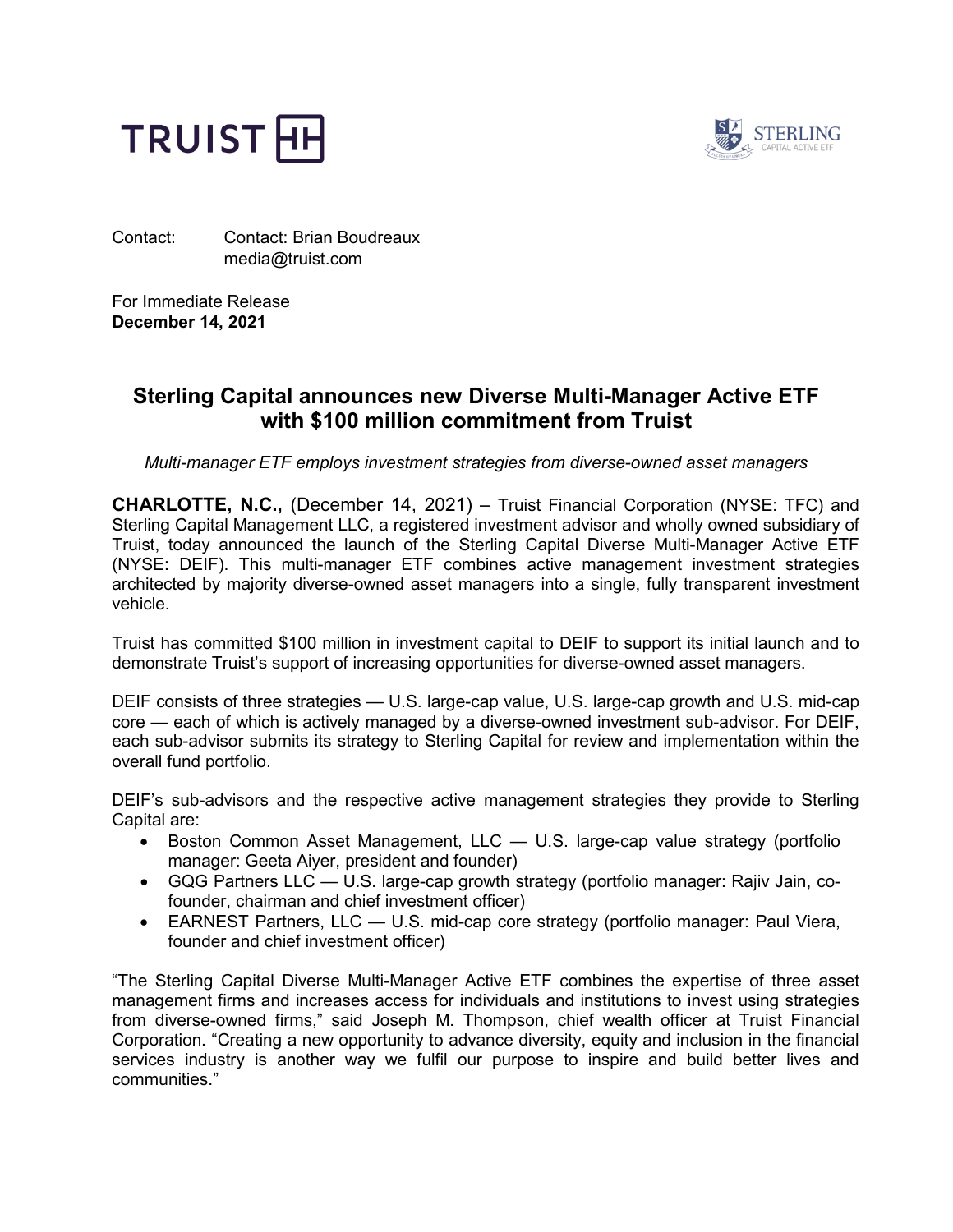"Sterling Capital is excited to launch this new ETF into the market, and we're thrilled to work with this trio of managers, each of whom have demonstrated a commitment to diversity, equity and inclusion and to long-term investment performance," said Alex McAlister, chief executive officer of Sterling Capital.

DEIF is the second ETF offered by Sterling Capital. More information and the prospectus are available at [www.sterlingcapital.com/etf/deif](http://www.sterlingcapital.com/etf/deif) or by contacting John McAuley at 704.927.4109 or [jmcauley@sterlingcapital.com.](mailto:jmcauley@sterlingcapital.com)

# **About Truist**

Truist Financial Corporation is a purpose-driven financial services company committed to inspiring and building better lives and communities. Formed by the historic merger of equals of BB&T and SunTrust, Truist has leading market share in many high-growth markets in the country. The company offers a wide range of services including retail, small business and commercial banking; asset management; capital markets; commercial real estate; corporate and institutional banking; insurance; mortgage; payments; specialized lending; and wealth management. Headquartered in Charlotte, North Carolina, Truist is a top 10 U.S. commercial bank with total assets of \$530 billion as of September 30, 2021. Truist Bank, Member FDIC. Learn more at [Truist.com.](https://www.truist.com/)

## **About Sterling Capital Management**

Sterling Capital Management LLC is a registered investment advisor with over \$86 billion in assets under management and assets under advisement\* as of September 30, 2021. Founded in 1970, Sterling is an independently operated firm backed by Truist Financial Corporation. Headquartered in Charlotte, N.C., Sterling is comprised of 149 investment and client service professionals with offices in Raleigh, NC; Washington, DC; Virginia Beach, VA; Jupiter, FL; Philadelphia, PA; and San Francisco, CA. Sterling provides investment management services to a diverse group of clients, including corporate, public, health care, private clients, endowment, foundation, insurance, sub-advisory and managed investment pools. Learn more at [www.sterlingcapital.com.](http://www.sterlingcapital.com/)

\*Sterling's preliminary Assets Under Advisement (AUA) differs from our regulatory Assets Under Management (AUM) for which we provide continuous and regular investment management services as disclosed in our ADV. AUA generally refers to non-discretionary assets for which Sterling provides advice or consultation for which Sterling does not have authority to effectuate transactions. Such services include Model portfolios and assets Sterling advises as an outsourced Chief Investment Officer on a non-discretionary basis. Sterling personnel and office location data is as of September 30, 2021.

## **About the Sub-Advisors**

Boston Common Asset Management (BCAM) is a diverse, women-led, sustainable investor and innovator dedicated to the pursuit of financial return AND social change. An active, global equity ESG (environmental, social, & governance) asset manager and a leader in impactful shareowner engagement since its founding in 2003, BCAM is majority women- and employee-owned. BCAM is headquartered in Boston, MA, with offices in San Francisco, CA. The company's investment strategies managed \$5.7 billion in assets as of September 30, 2021.

GQG Partners is an \$85 billion investment manager based out of Fort Lauderdale, Florida, managing assets for clients in the United States and globally. With an investment philosophy focused on forward-looking quality, GQG constructs concentrated, benchmark agnostic equity portfolios, with the goal of compounding clients' wealth while seeking to manage downside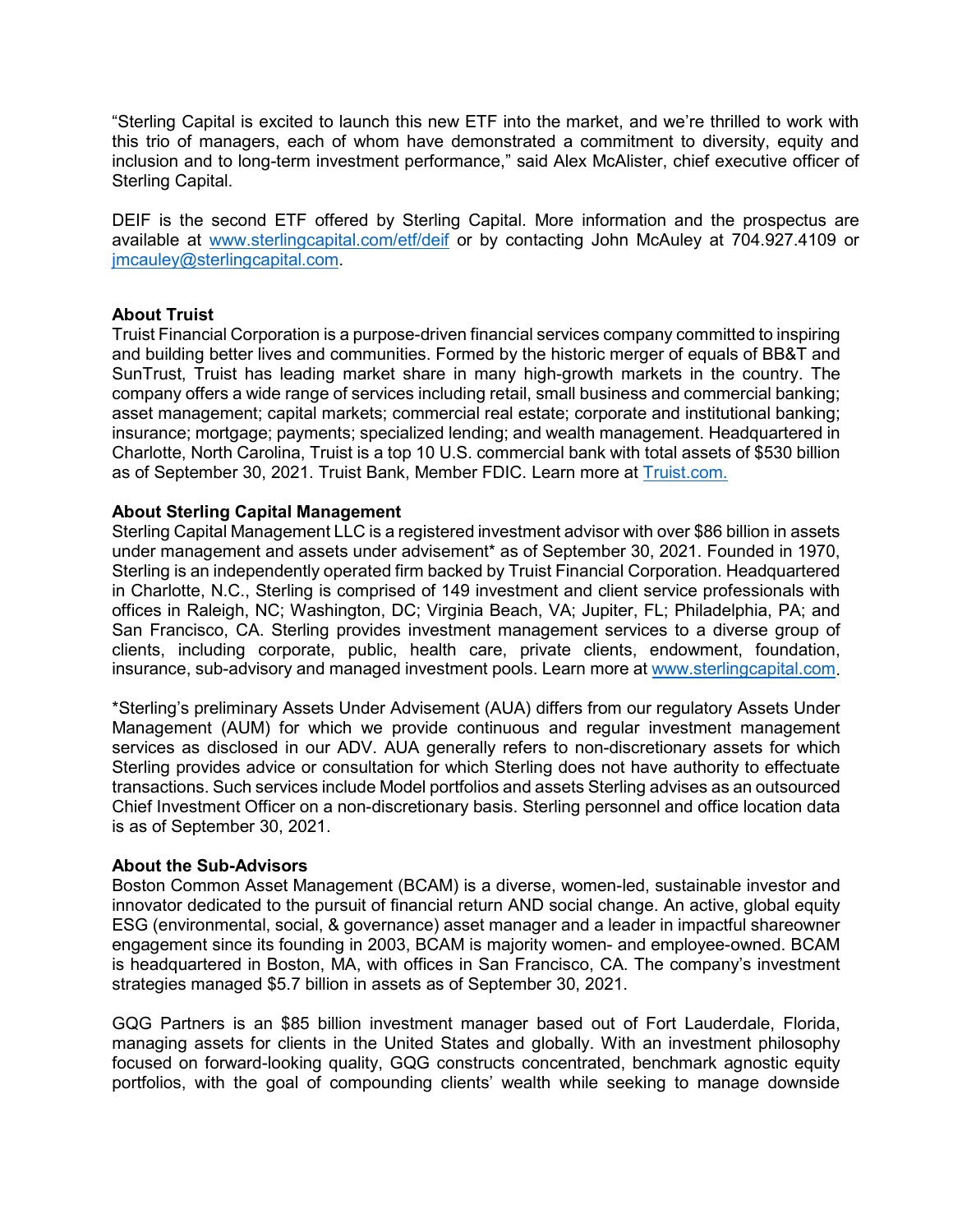risk. The investment process is executed by a seasoned and uniquely diverse team of professionals, combining traditional and non-traditional investment experience.

EARNEST Partners is an independent, employee-owned asset management firm currently advising on more than \$25 billion in assets for clients around the world. The firm offers competitive active strategies, in non-U.S. and U.S. markets, across the market cap spectrum as well as fixed income products to match specific duration objectives. EARNEST Partners seeks to invest in businesses that support their community's values while providing superior returns to their equity and debt holders. EARNEST Partners is headquartered in Atlanta, GA with research offices in China and Brazil.

#### **About the Portfolio Managers**

*Mary Weeks Fountain, CFA®,* joined Sterling Capital Management in 1985 and has investment experience since 1985. Mary Weeks is a senior private client portfolio manager. She received her B.A. in Chemistry from the University of North Carolina at Chapel Hill. She holds the Chartered Financial Analyst® designation.

*Brandon Carl, CFA*®, joined BB&T Asset Management in 2001 and Sterling Capital Management through merger in 2010. He has investment experience since 2001. Brandon is a portfolio manager on Sterling's Advisory Solutions team with a focus on equity. Previously, he graduated from the BB&T Leadership Development Program and was an equity analyst covering the healthcare and consumer staples sectors for BB&T Asset Management. He received his B.S. in Finance and Management from the University of South Carolina. He holds the Chartered Financial Analyst® designation.

*Jeremy Lopez, CFA*®, joined Sterling Capital Management in 2016 and has investment experience since 1997. Jeremy is co-portfolio manager of the Global Leaders and Focus Equity strategies. Prior to joining Sterling, he worked as an equity research analyst at Herndon Capital Management and Wells Capital Management. Additionally, he was a senior equity research associate at William & Blair Company. He received his B.A. in Economics from Wheaton College and his M.B.A. from the University of Chicago's Booth School of Business. He holds the Chartered Financial Analyst® designation.

#### **Disclosures**

There is no guarantee that the Diverse Multi-Manager Active ETF will achieve its objectives, generate profits or avoid losses.

Majority diverse-owned sub-advisers are greater than 50 percent owned and/or controlled by persons of designated diverse backgrounds, including women, racial minorities, LGBTQ+ individuals, veterans, and disabled individuals.

Shares of the Diverse Multi-Manager Active ETF are not deposits or obligations of, or guaranteed or endorsed by, Truist Bank or its affiliates. The Diverse Multi-Manager Active ETF is not insured by the FDIC or any other government agency. The Diverse Multi-Manager Active ETF is distributed by Northern Lights Distributors, LLC, member FINRA/SIPC, which is not affiliated with Sterling, Truist or its affiliates.

#### **Risk Considerations**

Investing involves risk. Investment return and principal value of an investment will fluctuate, and an investor's shares, when redeemed, may be worth more or less than their original cost. The